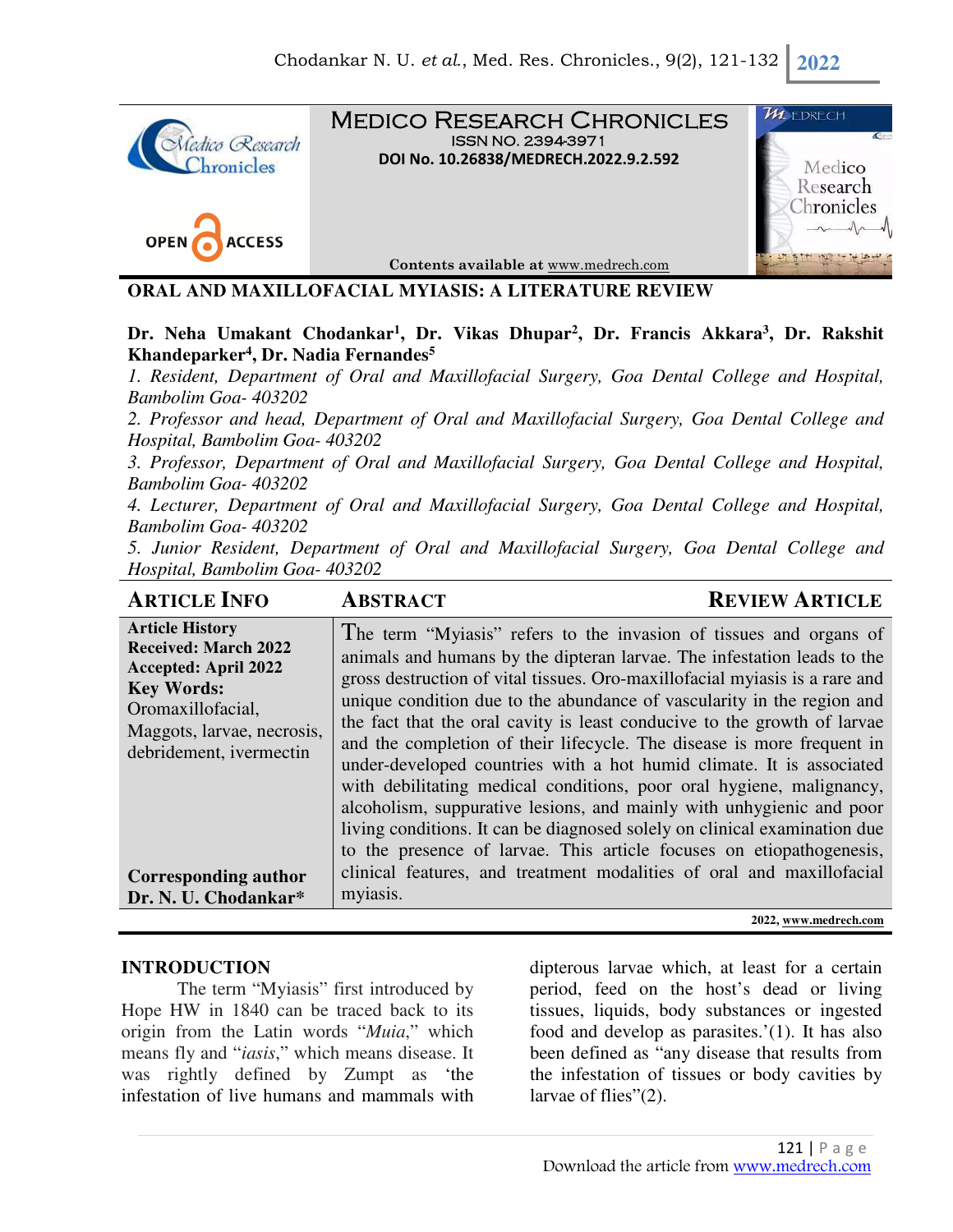Gutierrez, in 1990 described Myiasis as a skin infestation caused by developing larvae of a fly species belonging to the Diptera family. Eggs or larvae laid on food may produce an infection on its ingestion (accidental myiasis), laid directly on wound necrotic tissue (semispecific myiasis) or in some species requiring living tissue, laid directly on to undamaged skin (obligatory myiasis)(3,4). Shira in 1943 reported the first case of oral myiasis(5). Oral myiasis is an uncommon disease in humans and can manifest as an infection of the skin, gut, nasal cavities, eyes, and occasionally the oral cavity. Fly larvae can destroy vital tissues, inducing serious or even life-threatening haemorrhages, so the early diagnosis and management of such infections is essential.(6)

The Diptera fly species have a worldwide distribution bare is seen in high prevalence in tropical and subtropical countries(7). The infestation has a seasonal variation associated with the tropics and the life cycle of the species. Human and animal tissue serves as an intermediate host in the life cycle of these organisms. (8).

**EPIDEMIOLOGY AND SITE OF OCCURRENCE** 

Myiasis is known to occur predominantly in countries with hot humid weather(9). The countries most affected by this disease are India, Tunisia, Brazil, and Australia. The social nature of the disease can be demonstrated by its higher incidence in underdeveloped or developing countries like India, Tunisia, and Brazil (10). It is extremely rare in Europe and northern hemisphere countries(11). It is also known as "traveller's disease" since it is mostly seen in travellers from tropics and subtropics(12,13). A slight male predilection has been observed in literature. It has been seen to occur at any age, and may occur in both children and older  $adults(12)$ .

Oral myiasis is most commonly seen affecting the anterior part of the oral cavity including both jaws and the palate suggesting direct inoculation of tissues(14). The palate is the most commonly involved site. The incidence of extraoral myiasis is higher than that of oral myiasis. This can be attributed to the fact that the tissues of the oral cavity are not always exposed to the external environment(10,15). The gingiva is a rare location for the disease (16).



**Figure no 1**: Clinical photograph of a case of Palatal Myiasis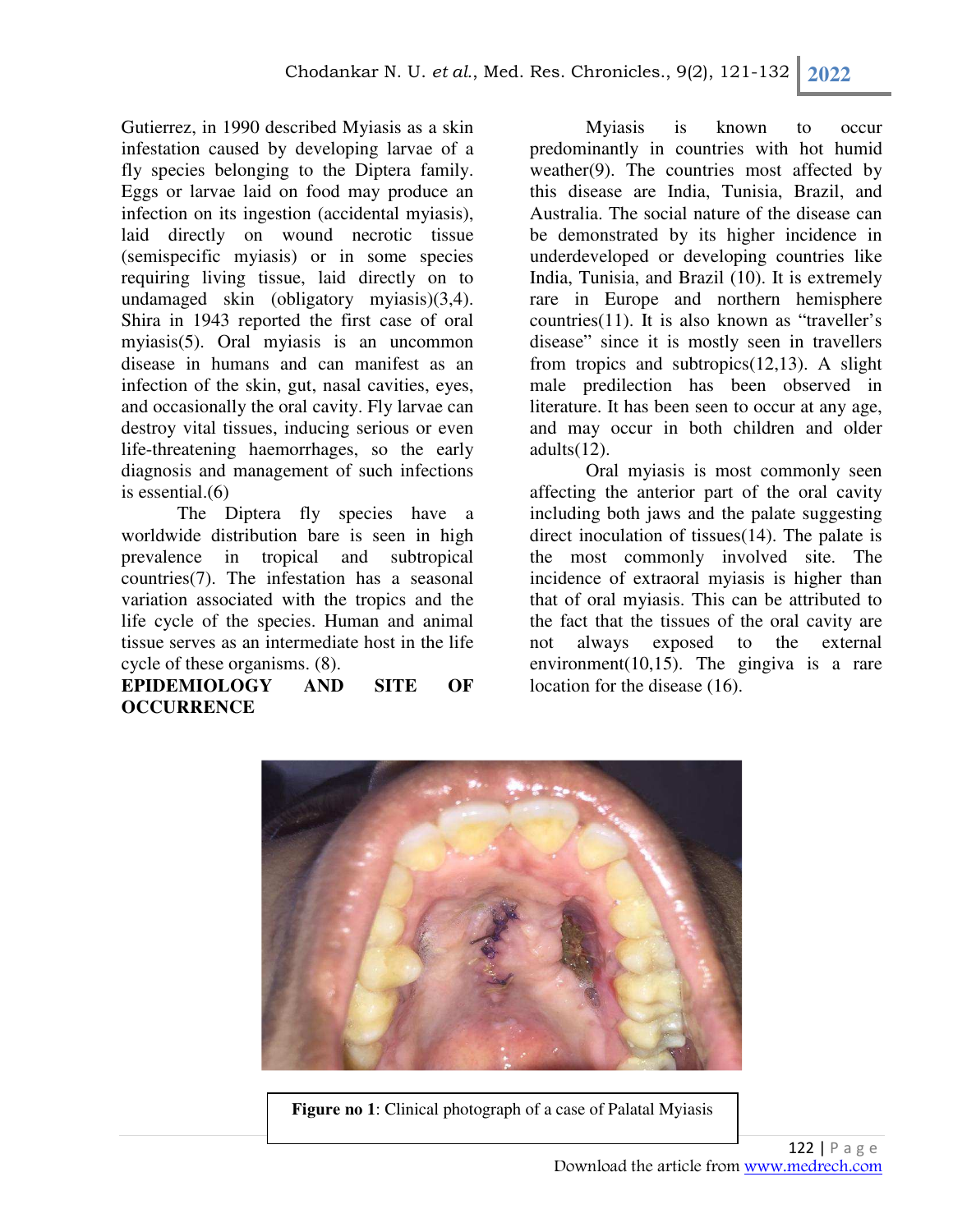#### **CLASSIFICATION**

Myaisis has been chiefly categorized into: anatomical and ecological classifications. The anatomical classification put forth by Bishopp, classifies the infestation about the location on the host and it aids in clinical diagnosis(17–19). The same location may be

infested by different species hence, a classification system based on the degree of parasitism of the fly is also enumerated.

# **Anatomical Classification**

The anatomical classification system proposed by Bishopp was later modified by James and by Zumpt (8,17,19).

| <b>Classification by Bishopp</b>    | <b>Classification by James</b> | <b>Classification by Zumpt</b> |
|-------------------------------------|--------------------------------|--------------------------------|
| <b>Bloodsucking</b>                 | <b>Bloodsucking</b>            | Sanguinivorous                 |
| Tissue-destroying                   | Furuncular                     | Dermal/subdermal               |
| Subdermal migratory                 | Creeping                       |                                |
|                                     | Traumatic/wound                |                                |
|                                     | Anal/vaginal                   |                                |
| Infestation of the head<br>passages | Nose, mouth, sinuses           | Nasopharyngeal                 |
|                                     | Aural                          |                                |
|                                     | Ocular                         |                                |

**Table no 1:** Anatomical Classification of Myiasis

- A comprehensive classification combining all three classifications is commonly used to avoid confusion(8):
- Sanguinivorous or bloodsucking
- Cutaneous myiasis, furuncular and migratory
- Cavitary myiasis, e.g., cerebral myiasis, aural myiasis, nasal myiasis, and ophthalmomyiasis.

#### **Ecological Classification**

Ecological classification is based on the level of parasitism of the parasite and the host(8).

• Wound myiasis

|  |  |  |  |  |  |  |  | Table no 2: Ecological Classification of Myiasis |
|--|--|--|--|--|--|--|--|--------------------------------------------------|
|--|--|--|--|--|--|--|--|--------------------------------------------------|

| <b>Ecological classification</b> | <b>Description</b>                                                                                                                         |
|----------------------------------|--------------------------------------------------------------------------------------------------------------------------------------------|
| Specific/obligatory              | Parasites dependent on their host for part of its life cycle                                                                               |
| Semispecific/facultative         |                                                                                                                                            |
| Primary                          | Free-living and may initiate myiasis                                                                                                       |
| Secondary                        | Free living and unable to initiate myiasis; may be involved<br>once animal is infested by other species                                    |
| Tertiary                         | Free living and unable to initiate myiasis; may be involved<br>when the host is near death                                                 |
| Accidental/pseudomyiasis         | Free-living larva and not able to complete its life cycle;<br>causes a pathological reaction when accidentally in contact<br>with the host |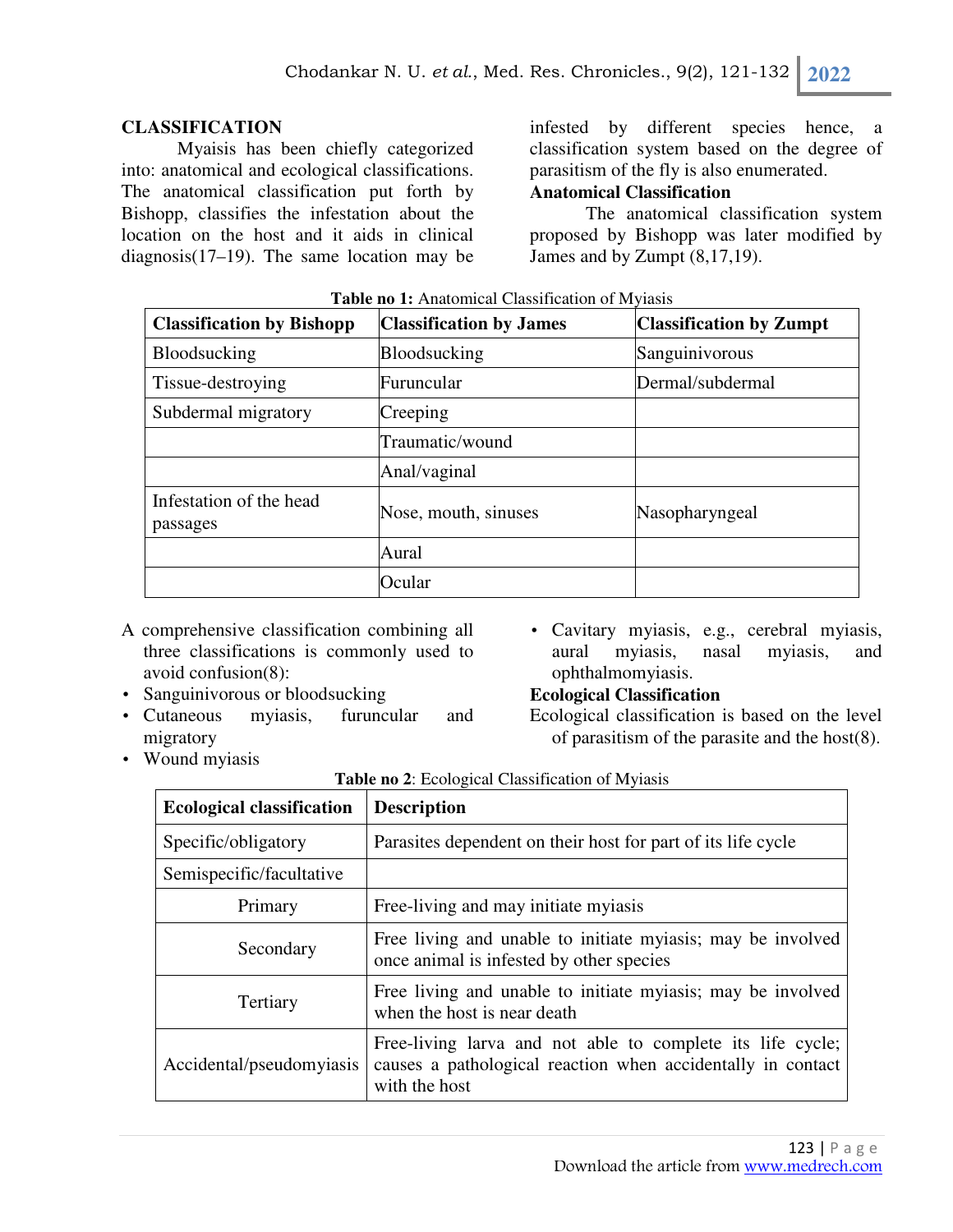# **Etiology**

## **Causative Organism**

Oral myiasis is a condition in which the soft tissues of the oral cavity are invaded by the parasitic larvae of the flies(5). Although *C. hominivorax* larvae are the main agent of myiasis(10), it can be caused by several species, of which the Calliphoridae, Sarcophagid,ae and Oestridae families are considered as the main causative families. (20) Other species, such as *Cordylobia anthropophaga, Wohlfahrtia magnifica*, *Chrysomya bezziana*, *Hypoderma bovis*, *Hypoderma tarandi*, *Musca nebulo*, *Musca domestica*, and *Lucilia sericata* have also been reported as causes of this infestation (10,11,21,22).

## **Etiopathogenesis**

The life cycle of these organisms is made up of four stages: (12,23–28)

*Egg stage:* After the fly lays eggs in the dead and decaying tissues, the larvae hatch in about 8-10 hours.

*Larva stage*: This stage includes three sub stages namely, first, second and third instar stage known as maggots during which it is 11 to 15 mm in diameter. The larvae are short shout, greyish white in colour with a dark tip posteriorly and have a tapered shape with transverse rows. After the third instar stage, the maggot undergoes pupation by burrowing into the surrounding tissues to form a tract and may even cause separation of the mucoperiosteum from the bone. This stage marks the onset of tissue inflammation and discomfort. The opening of this burrow allows respiration.

Induration of the surrounding tissues is noted which forms a dome-shaped swelling known as "warbles". The larvae stage lasts for 6-8 days during which they are parasitic on human beings and anchor themselves to surrounding tissues to form a niche for further development. The toxins released by the larvae in conjunction with enzymes released by the surrounding bacteria decompose the host tissue. The larvae feed on this necrotic tissue which frequently releases a foulsmelling discharge. The toxin and enzyme interaction causes bony necrosis and erosions(29).

*Pupal stage*: In about 12 days they develop into the pre-pupal stage and leave the host by wriggling out of the wound and onto the ground to pupate and emerge as adult flies after 5-15 days.

*Adult fly stage:* The adult female flies lay over 500 eggs directly over the diseased tissue, the eggs hatch in less than a week and the life cycle reaches completion in about 2 weeks. The conditions suitable for the egg laying and the survival of the larvae are the moisture, necrotic tissue and optimal temperature(7).



**Figure no 2**: Life cycle of Flies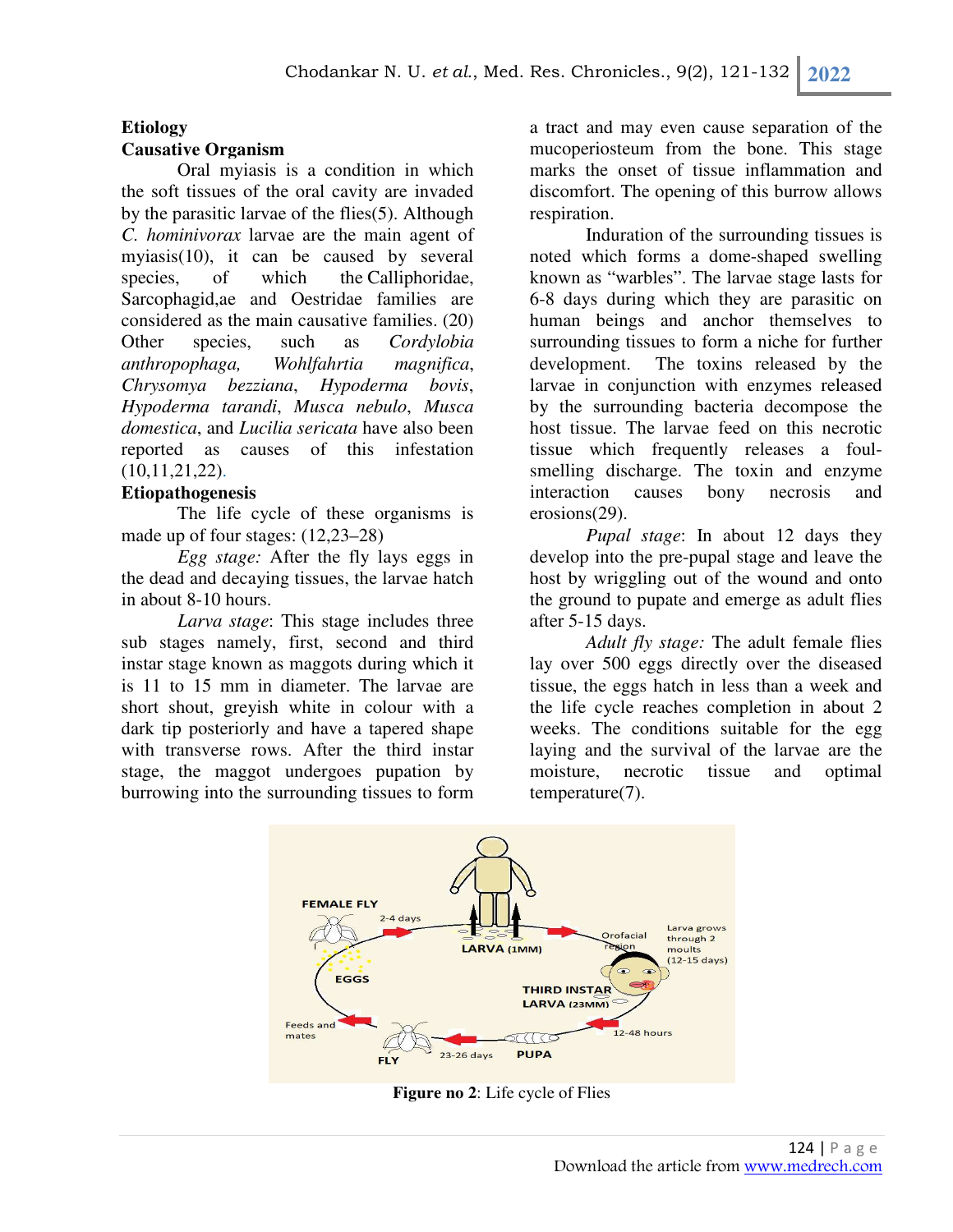A myiasis infection can be a very serious condition. C. Hominivorux is known to deposit up to 400 eggs on open wounds. Necrobiophagous flies feed on necrotic tissue and produce secondary myiasis. It affects patients with lesions in necrotic cavities(2).

## **Predisposing factors**

Literature suggests that, myiasis is most commonly seen in patients who need assistance and are not able to take care of themselves. The predisposing factors constitute the following:

Lifestyle factors(12,20,23,30,31):

- Living in proximity to livestock and domesticated animals
- Rural areas
- Alcoholism

•

• Unhygienic and poor living conditions Medical conditions (12,20,23)

- Diabetes Mellitus
- Psychiatric illnesses like disorders that affect mood, thinking and behaviour
- CNS disorders namely cerebral palsy, hemiplegia, neurological defect, learning disability, epilepsy etc
- Leprosy
- **Senility**
- Nosocomial diseases

• Peripheral vascular disease(32)

Local risk factors(11,13,20,23,31):

- Lack of manual dexterity
- Poor oral hygiene
- Ill-fitting dentures
- Uncleaned prosthesis
- Advanced periodontal disease
- Tooth extraction sites
- Thumb-sucking habits
- Incompetent lips
- Mouth breathing
- Patients undergoing mechanical ventilation
- **Halitosis**
- Facial trauma
- Anterior open bite

Pathological conditions(23)

- Cancrum oris
- **Malignancy**
- Suppurative lesions



Figure no 3: Clinical photograph of a case of Myiasis in Oral Carcinoma

#### **Clinical Presentation**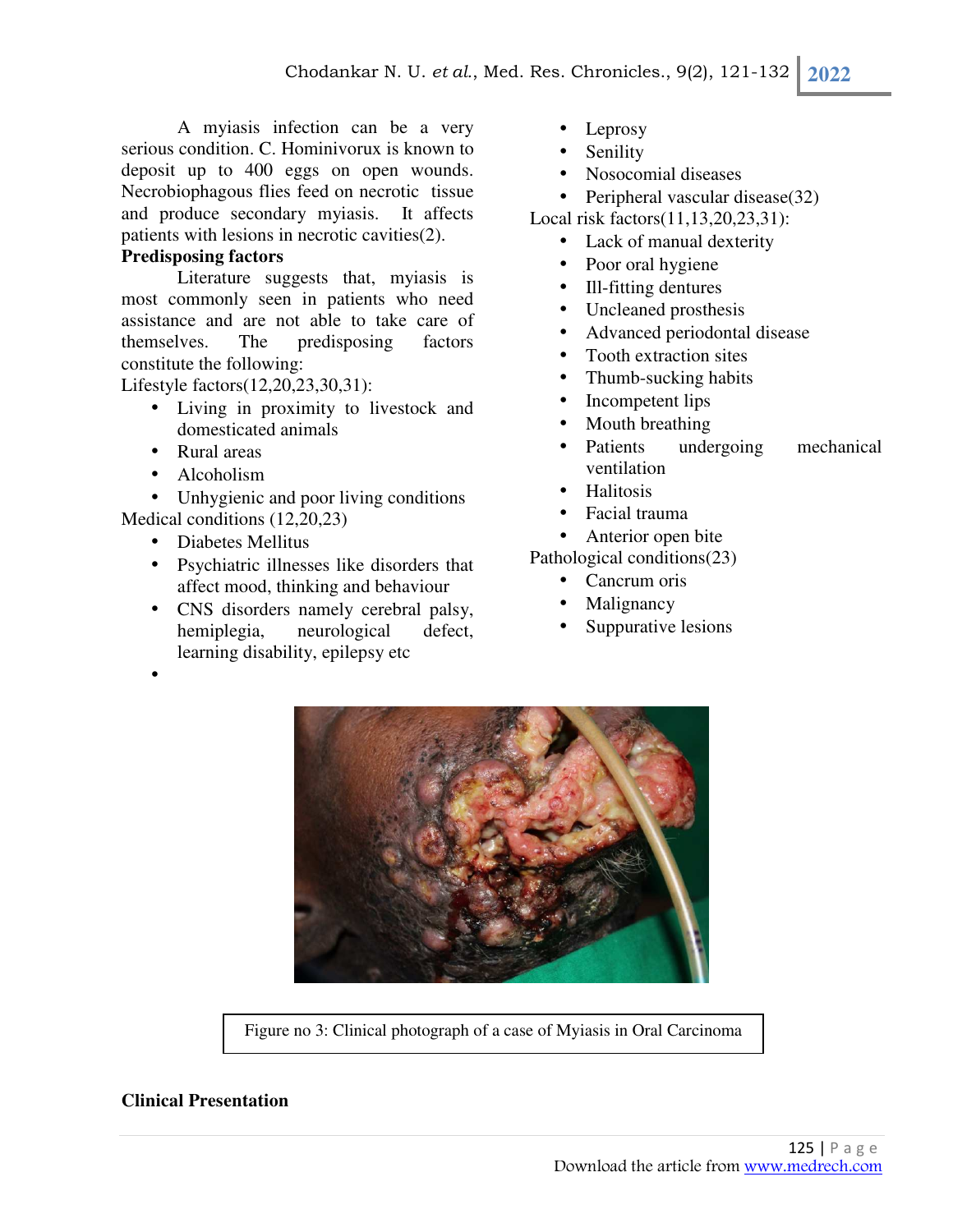The clinical manifestations of myiasis infestation include(23,32,33)

- Painful erythymatous swellings with itching
- Ulcers
- Crawling sensation
- Maggots coming out of wounds
- Furuncular or boil like lesions called "Berne"
- It could be benign, asymptomatic or with mild or acute pain
- Sloughing necrotic tissue
- Foul smell and halitosis
- Fungating repulsive appearance
- Mild bleeding or blood-stained discharge
- Exposed nonvital bone
- Loose teeth
- May have a cellulitic response associated with secondary bacterial infection by Staphylococcus aureus(34).
- May also present with abscess formation, osteomyelitis and tetanus(35).



Figure no 4: Clinical photograph of a case of Myiasis of both Orbits



Figure no 5: Clinical photograph of a case of Myiasis in Operated Oral Carcinoma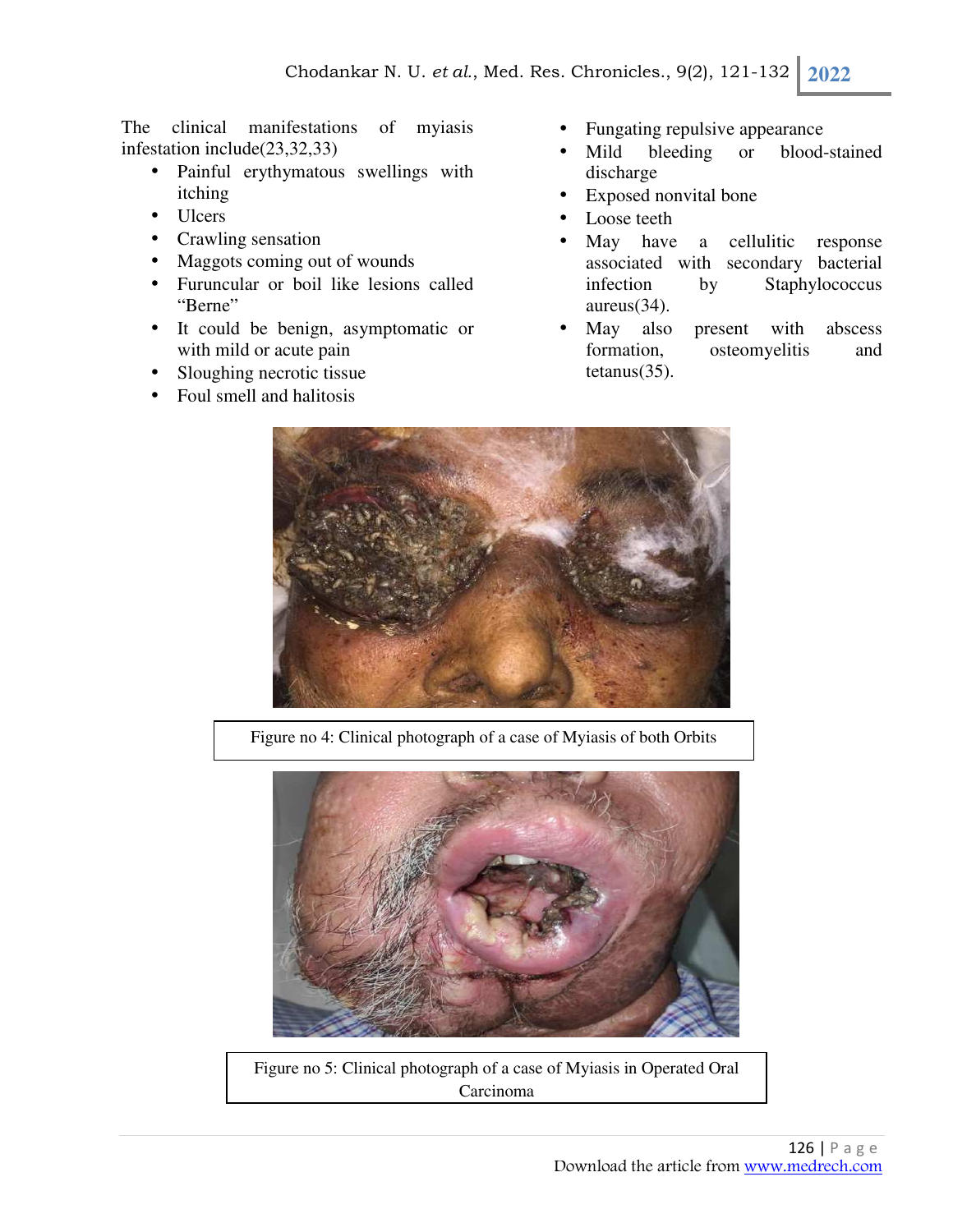

Figure no 6: Clinical photograph of a case of Myiasis of Lips and Upper Alveolus



Figure no 7: Clinical photograph of a case of Myiasis of Multiple Orofacial regions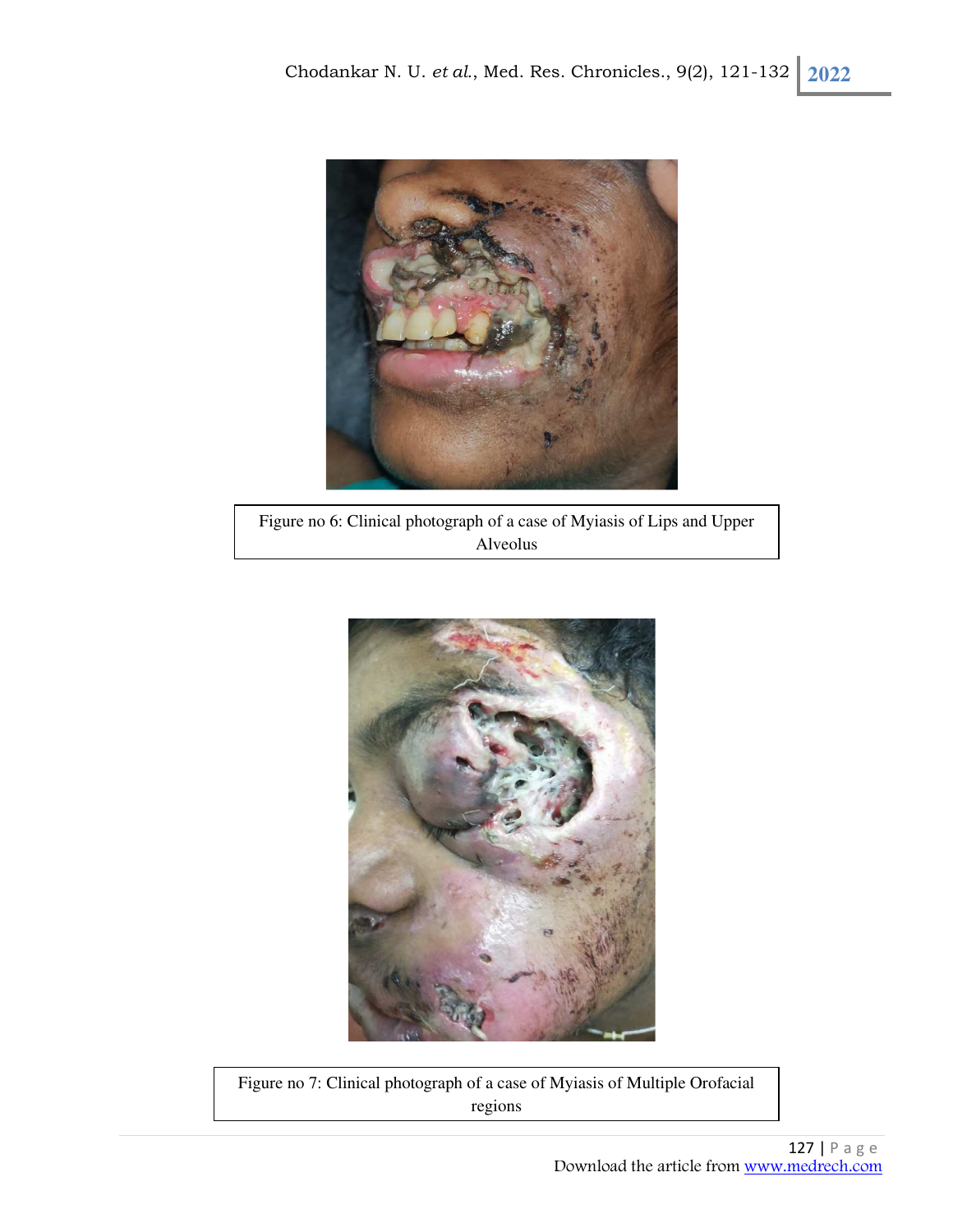### **Radiographic Findings**

Radiography is crucial in widespread cases in order to rule out the involvement of vital structures like the orbit and brain or even to check for spread into the deeper pharyngeal spaces.

Conventional radiographs may show radiolucency suggestive of bone resorption (36)

Computed tomography scans or magnetic resonance imaging may be done. The findings to be noted are(37):

- Mucoperiosteal thickening and an airfluid level in maxillary sinus
- Inta oral, extraoral, intranasal and nasopharyngeal edema and congestion
- Scattered areas of ill-defined rounded hypolucencies within the edematous soft tissues
- Edema of periorbital soft tissues without frank abscess
- Opacification of ethmoid sinuses
- Congestion of turbinates
- Erosion and perforation of surrounding bone and even the cartilaginous nasal septum
- Other findings to be noted are involvement of orbital contents that will be seen as perforation of orbital bones and edema and distortion of the eyeball and its surrounding tissues in extensive cases(38).

#### **Management**

The standard guidelines for treatment of myiasis focus on antibiotic therapy in conjunction with mechanical removal of necrotic tissues(9,39). There is no standard protocol for the management of oromaxillofacial myiasis(7).

#### **Surgical management**

The treatment of choice is the removal of all the larvae and surgical debridement of the site with or without the use of systemic medication according to the severity of the infestation and the general condition of the patient. Debridement serves a curative

function, however foreign- body reactions may occur, leading to incomplete debridement and persistence of larvae in the surgical wound. (9,11,40) The need for immediate treatment has been stressed in literature to avoid potential complications, like extensive tissue destruction, palatal perforation, and cavernous sinus thrombosis(10,41,42).

#### **Adjuvant Treatment**

Adjuvants to treatment include drugs like ivermectin and antibiotics to combat the co-existing bacterial infection(43). Ivermectin is a semi-synthetic macrolide antibiotic, derived from avermectins and has anthelminthic properties. It is a broad spectrum, fast acting, anti-parasitic agent (12) that blocks the nerve impulses in the nerve endings of parasites causing their paralysis and death(41,44). The dosage of Ivermectin is generally, 150 to 200 mg/kg body weight, administered in a single dose. It undergoes rapid absorption and attains high blood concentrations in a short time span. This induces the larvae to be quickly expelled from the wound. $(10, 45)$ 

## **Local Agents**

The use of various local agents has been suggested in literature which include turpentine, mineral oil, ether, chloroform, ethyl chloride, mercuric chloride, creosote, saline, phenol, calomel, olive oil, and iodoform, but they have had controversial results(46). The most commonly used and readily available agent is turpentine oil. It is used by either flushing the wound or packing the wound with pallets soaked in turpentine oil. It irritates and asphyxiates the maggots thus, forcing them out of the wound(46,47).

Nitrofurazone is an alternative therapeutic option administered topically. It is a broad-spectrum anti-infective agent that should be administered topically at 0.2% (20ml) concentration over three consecutive days (8,8,9,48). It is placed in direct contact with the wound and the larvae within it. It is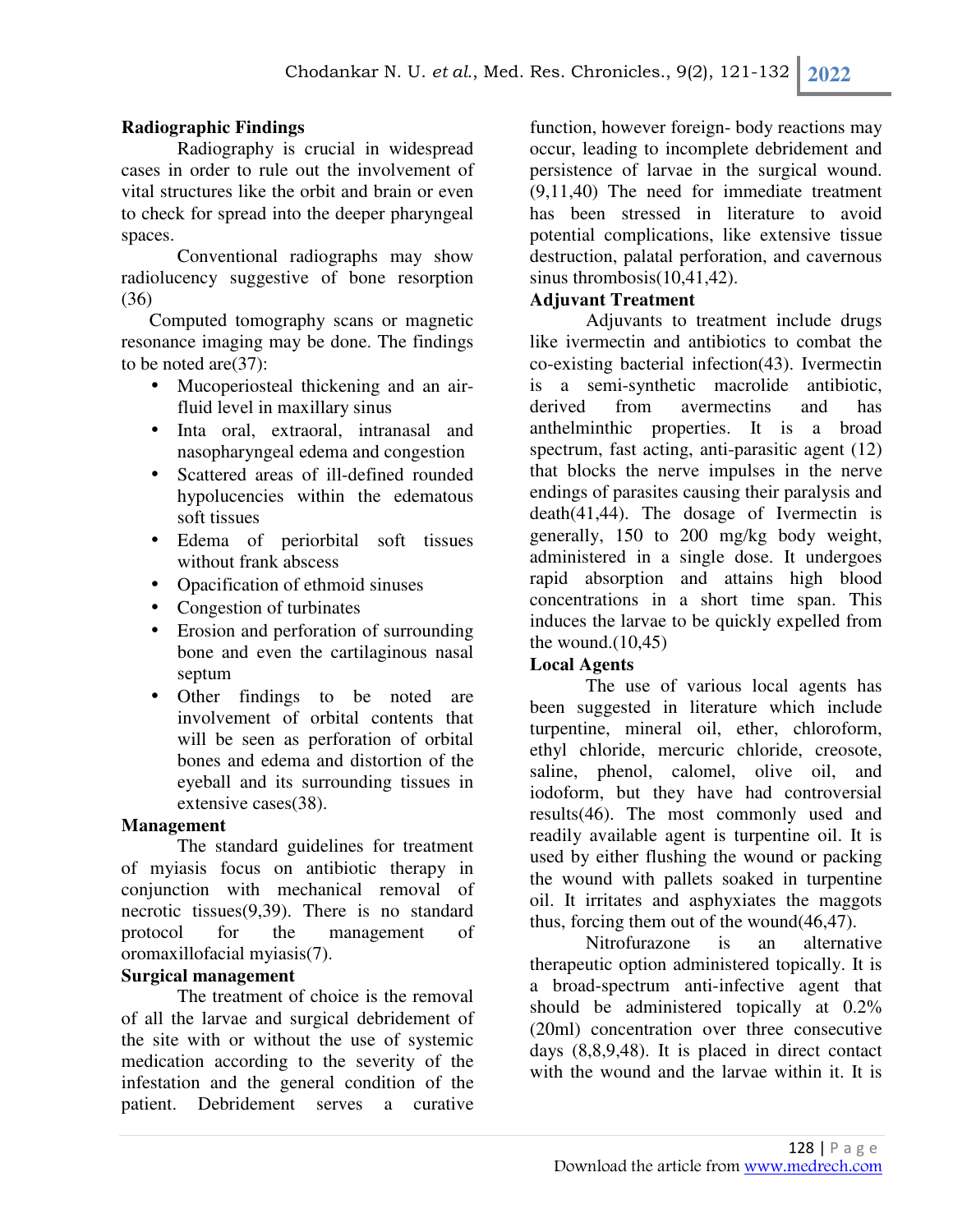an offensive substance that induces the removal of larvae.

Other chemical agents described in the literature that induces the larvae to leave the wound by causing tissue hypoxia or by the mechanical action of irrigation include, saline, hydrogen peroxide, chlorhexidine, and gentian violet. (10,44,49)

## **Occluding Agents**

Treatment approaches other than the administration of larvicides incude, occlusion of the wound. These techniques can be used along with manual removal, or if manual removal is not possible. Occlusion of an infested wound deprives the larvae of oxygen and will either kill them or cause them to move more superficially hence allowing their removal easily. Occlusion of infected wounds can be performed with a variety of substances which include, petroleum, nail polish, animal fat, beeswax, paraffin, hair gel, and mineral oil(7,40).

## **Prevention**

Myiasis can be prevented by rigorous control of fly populations, maintaining oral as well as general hygiene by reducing foul odors and carrying out meticulous cleaning and dressing of wounds. Most essential step to prevent infestation is the control of flies. This can be done by good sanitation practices and fly management programs in the form of elimination of breeding areas and killing of adult flies. Satisfactory levels of sanitation can only be achieved with the collaboration of the government, population and awareness programs. Screens and mosquito nets can be used to prevent flies from reaching the skin. Insect repellents containing Diethyltoluamide can also be used $(8,12)$  Ultraviolet fly traps may be placed every 30 feet along the wall inside a building. Recommended areas for outdoor placement include building entrances, alleyways, beneath trees, around animal sleeping areas and manure piles. Residual wall sprays can be applied in fly swarming areas. Other methods to control fly population

include the use of automatic misters, adding boric acid to outdoor garbage bins, and the use of flypaper, electrocuting traps, and baited traps indoors(6,15,22,50).

## **Sequelae**

The sequelae reported in the literature include loss of vision, hearing loss, salivary gland involvement, development of oro-antral and/or oro-nasal fistulae, extensive bone and soft tissue loss and even death. Early diagnosis and immediate treatment are therefore crucial for interrupting of progression of the disease and preventing disastrous consequences  $(10,40)$ .

# **CONCLUSION**

Oro-maxillofacial myiasis is an uncommon, preventable disease. Thorough knowledge of its etiopathogenesis and management is essential. Early diagnosis with an appropriate and meticulous surgical exploration of the lesion combined with adjuvant and local measures can prevent considerable tissue damage, and morbidity and can also avert unaesthetic outcomes. Prevention is the best form of treatment.

# **REFERENCES**

- 1. Novelli MR, Haddock A, Eveson JW. Orofacial myiasis. Br J Oral Maxillofac Surg. 1993 Feb 1;31(1):36–7.
- 2. Sharma J, Mamatha GP, Acharya R. Primary oral myiasis: a case report. Med Oral Patol Oral Cirugia Bucal. 2008 Nov 1;13(11):E714-716.
- 3. Gutierrez Y. Diagnostic Pathology of Parasitic Infections with Clinical Correlations. Oxford University Press; 2000. 810 p.
- 4. Meinking TL, Burkhart CN, Burkhart CG. Changing paradigms in parasitic infections: common dermatological helminthic infections and cutaneous myiasis. Clin Dermatol. 2003 Sep-Oct;21(5):407-16.
- 5. Prabhu, S. R. (1992). *Oral diseases in the tropics*. Oxford: Oxford University Press. Available from: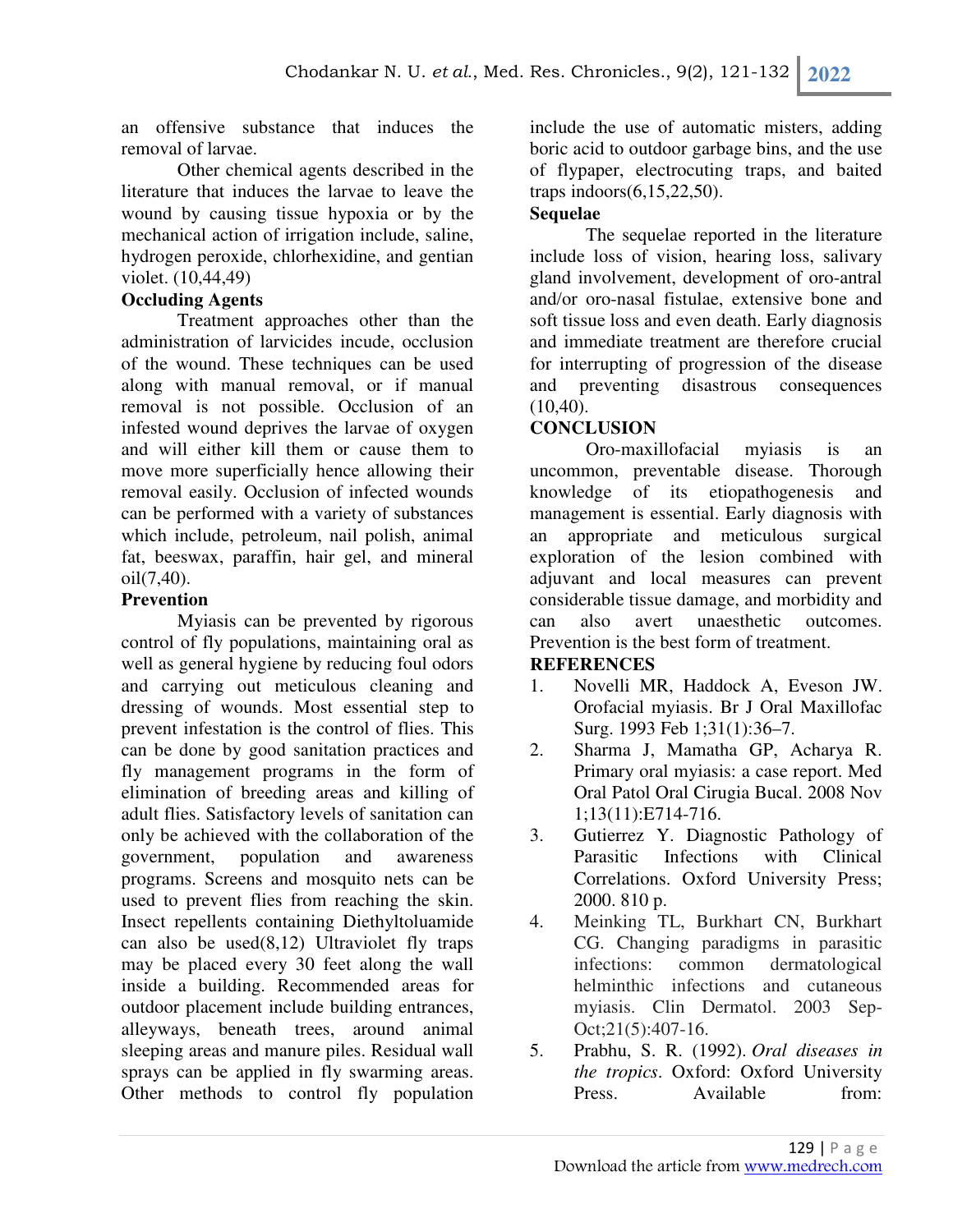https://www.bookdepository.com/Oral-Diseases-Tropics-S-R-Prabhu/9789386150554

- 6. Singla V. Oral Myiasis—A Case Report. J Oral Maxillofac Surg. 2013 Sep 1; 71(9): 1555.e1-1555.e4.
- 7. Bhola N, Jadhav A, Borle R, Adwani N, Khemka G, Jadhav P. Primary oral myiasis: a case report. Case Rep Dent. 2012; 2012:734234.
- 8. Francesconi F, Lupi O. Myiasis. Clin Microbiol Rev. 2012 Jan;25(1):79–105.
- 9. Antunes AA, Santos T de S, Avelar RL, Martins Neto EC, Macedo Neres B, Laureano Filho JR. Oral and maxillofacial myiasis: a case series and literature review. Oral Surg Oral Med Oral Pathol Oral Radiol Endod. 2011 Dec;112(6): e81-85.
- 10. de Arruda JAA, de Oliveira Silva LV, Silva PUJ, de Figueiredo EL, Callou G, Mesquita RA, et al. Head and neck myiasis: a case series and review of the literature. Oral Surg Oral Med Oral Pathol Oral Radiol. 2017 Nov; 124(5): e249–56.
- 11. Droma EB, Wilamowski A, Schnur H, Yarom N, Scheuer E, Schwartz E. Oral myiasis: a case report and literature review. Oral Surg Oral Med Oral Pathol Oral Radiol Endod. 2007 Jan;103(1):92– 6.
- 12. Kumar PS, Ramadas R, Shankaran P, Thampan N. Oral Myiasis: The Diagnostic Conundrum- A Systematic Review. J Clin Diagn Res 2019 Sep, Vol-13(9): ZE01-ZE04
- 13. N Sharma, D Malhotra, Manjunatha BS and J Kaur Oral Myiasis-A Case Report Austin J Clin Case Rep. 2014;1(8): 1039.
- 14. Souza ND, Kamat S, Chalakkal P, Da Costa GC. A Rare Occurrence of Oral Myiasis in the Posterior Region of the Jaw. Int J Contemp Med Res IJCMR 2018;5(8):H6-H8.
- 15. Kumar P, Singh V. Oral myiasis: case report and review of literature. Oral Maxillofac Surg. 2014 Mar;18(1):25–9.
- 16. Gursel M, Aldemir OS, Ozgur Z, Ataoglu T. A rare case of gingival myiasis caused by diptera (Calliphoridae). J Clin Periodontol. 2002 Aug;29(8):777–80.
- 17. James MT: The Flies that cause Myiasis in Man. Washington, D.C.; 1947. Available from: https://www.cabi.org/ISC/abstract/19501 000278
- 18. Patton WS: Notes on the myiasisproducing Diptera of Man and Animals. Bull. Entomol. Res. 1921. volume 12, issue 3, P239-261
- 19. Fritz Zumpt: Myiasis in man and animals in the old world; a textbook for physicians, veterinarians and zoologists. (Book, 1965) [WorldCat.org]. Available from: https://www.worldcat.org/title/myiasis-

in-man-and-animals-in-the-old-world-atextbook-for-physicians-veterinariansand-zoologists/oclc/636047

- 20. Srivastava R, Devi P, Thimmarasa VB, Jayadev S. Flies blown disease - Oral myiasis. Indian J Dent Res. 2011 Jul 1;22(4):615.
- 21. Sankari LS, Ramakrishnan K. Oral myiasis caused by Chrysomya bezziana. J Oral Maxillofac Pathol. 2010 Jan 1;14(1):16.
- 22. Hassona Y, Scully C, Aguida M, de Almeida OP. Flies and the mouth. J Investig Clin Dent. 2014 May;5(2):98– 103.
- 23. Gupta R, Pandey R, Bhagat N, Goyal P. Oral Myiasis: A Short Overview. Int J Adv Res. 2016 Apr 19; 4:1064–8.
- 24. Pereira T, Tamgadge AP, Chande MS, Bhalerao S, Tamgadge S. Oral myiasis. Contemp Clin Dent. 2010 Oct 1;1(4):275.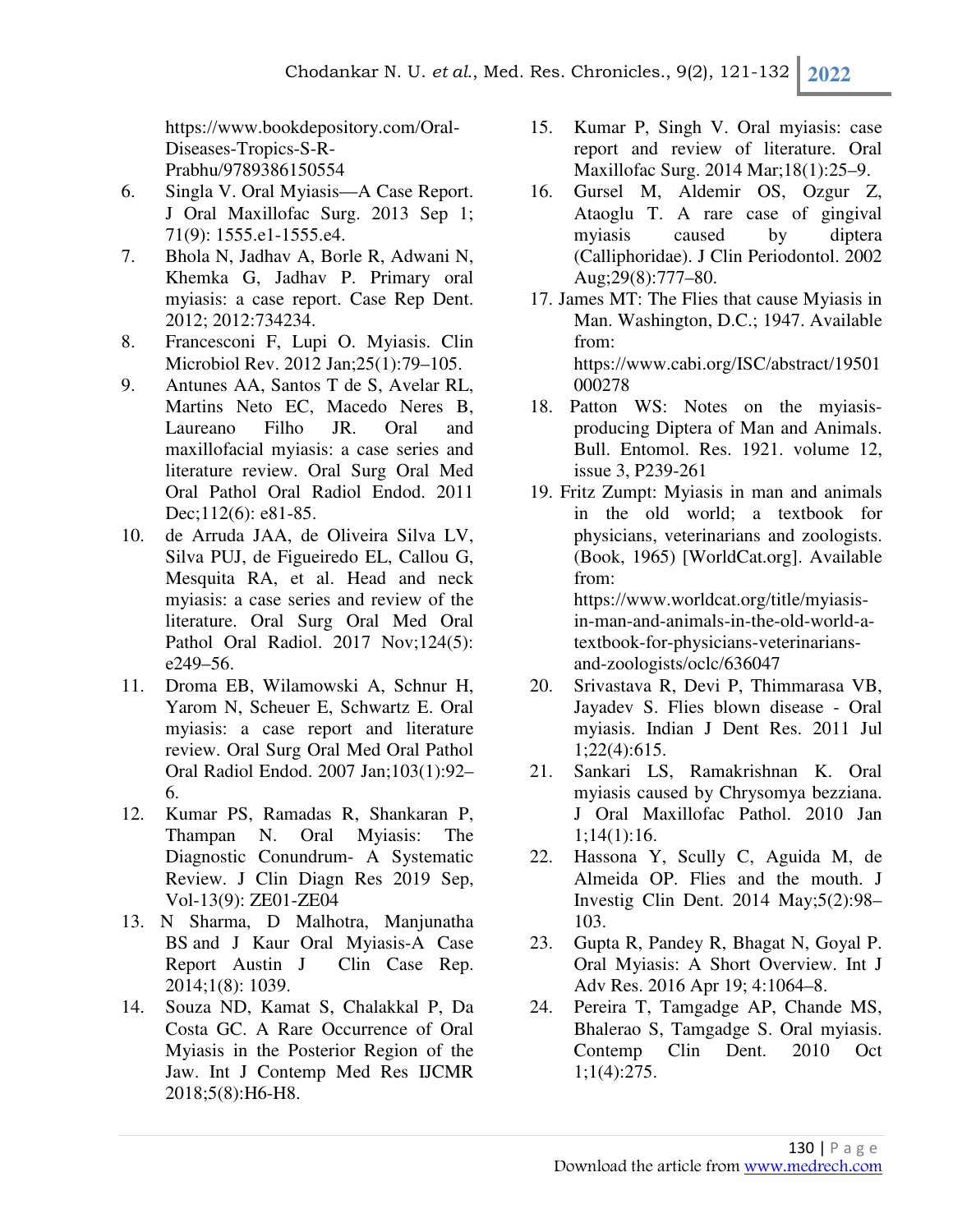- 25. Gabriel JG, Marinho SA, Verli FD, Krause RG, Yurgel LS, Cherubini K. Extensive myiasis infestation over a squamous cell carcinoma in the face. Case report. Med Oral Patol Oral Cirugia Bucal. 2008 Jan 1;13(1): E9-11.
- 26. Rohela M, Jamaiah I, Amir L, Nissapatorn V. A case of auricular myiasis in Malaysia. Southeast Asian J Trop Med Public Health. 2006;37 Suppl 3:91–4.
- 27. Abdo EN, Sette-Dias AC, Comunian CR, Dutra CEA, Aguiar EG de. Oral myiasis: a case report. Med Oral Patol Oral Cirugia Bucal. 2006 Mar 1;11(2): E130-131.
- 28. Nasal Myiasis: Case Report and Literature Review [Internet]. [cited 2022 Apr 10]. Available from: http://www.arquivosdeorl.org.br/conteud o/acervo\_eng.asp?id=409
- 29. Rossi-Schneider T, Cherubini K, Yurgel LS, Salum F, Figueiredo MA. Oral myiasis: a case report. J Oral Sci. 2007 Mar; 49(1): 85-8.
- 30. Hakimi R., Yazdi I. Oral Mucosa Myiasis Caused by Oestrus Ovis. Archives of Iranian Medicine. 2002;5(3):194-196.
- 31. Lukin LG. Human cutaneous myiasis in Brisbane: a prospective study. Med J Aust. 1989 Mar 6;150(5):237–40.
- 32. Sheikh S, Pallagatti S, Singla I, Kalucha A, Aggarwal A, Kaur H. Oral Myiasis-A review. J Clin Exp Dent. 2011; e465–8.
- 33. Rana R, Singh A, Pandurangan S, Gupta P, Udenia H, Agrawal A. Cryptic Myiasis by *Chrysomya bezziana*: A Case Report and Literature Review. Turk J Ophthalmol. 2020 Dec 29;50(6):381- 386.
- 34. Messahel A, Sen P, Wilson A, Patel M. An unusual case of myiasis. J Infect Public Health. 2010;3(1):43–5.
- 35. Hakeem MJML, Bhattacharyya DN. Exotic human myiasis. Travel Med Infect Dis. 2009 Jul;7(4):198–202.
- 36. Aggarwal A, Daniel MJ, Shetty RS, Kumar BN, Sumalatha CH, Srikanth E, et al. Oral Myiasis Caused by Chrysomya bezziana in Anterior Maxilla. Case Rep Dent. 2014 Apr 29;2014: e518427.
- 37. Duque CS, Mosquera CA, Casiano RR, Abreu CE. Radiologic findings in sinonasal myiasis. Otolaryngol--Head Neck Surg Off J Am Acad Otolaryngol-Head Neck Surg. 2006 Oct;135(4):638– 9.
- 38. Huang Y-L, Liu L, Liang H, He J, Chen J, Liang Q-W, et al. Orbital myiasis: A case report and literature review. Medicine (Baltimore). 2020 Jan;99(4): e18879.
- 39. Villwock JA, Harris TM. Head and neck myiasis, cutaneous malignancy, and infection: a case series and review of the literature. J Emerg Med. 2014 Aug;47(2): e37-41.
- 40. McGraw TA, Turiansky GW. Cutaneous myiasis. J Am Acad Dermatol. 2008 Jun;58(6):907–26; quiz 927–9.
- 41. Shinohara EH, Martini MZ, de Oliveira Neto HG, Takahashi A. Oral myiasis treated with ivermectin: case report. Braz Dent J. 2004;15(1):79–81.
- 42. Alves CAF, Ribeiro O, Borba AM, Ribeiro ANC, Guimaraes J. Cavernous sinus thrombosis in a patient with facial myiasis. Quintessence Int Berl Ger 1985. 2010 Apr;41(4):e72-74.
- 43. Pessoa L, Galvão V. Myiasis infestation in advanced oral squamous cell carcinoma. BMJ Case Rep. 2011 Jul 15;2011: bcr0420114124.
- 44. Silva WPP da, Barbosa S, Coelho Mendes B, Diego Pavelski M, Santos AM de S, Silva MC, Santos JMF e, Magro Filho O, Faverani LP. Clinical and systemic management of myiasis in